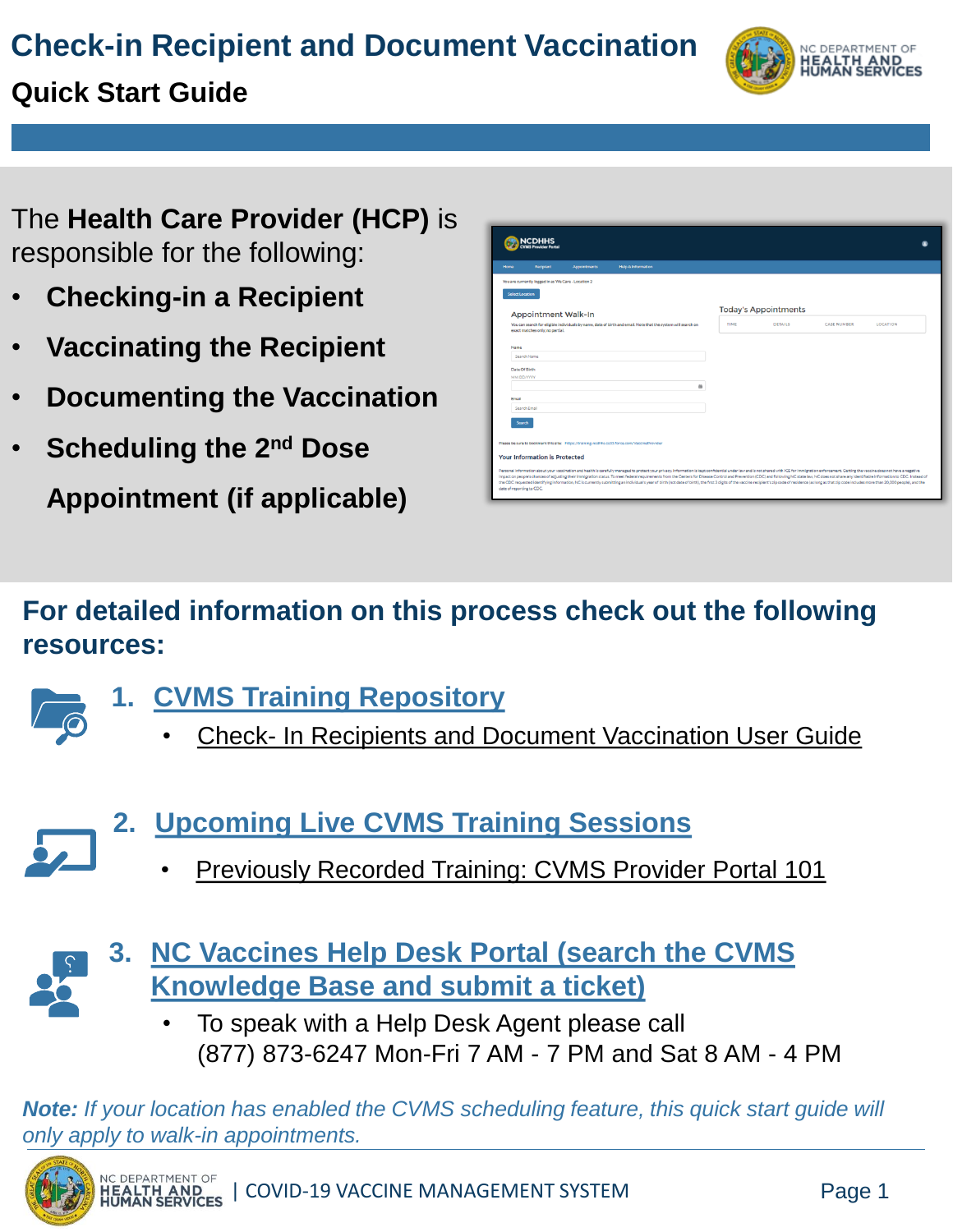## **Quick Start Guide (continued)**

# **Checking-in a Recipient**

**1. Log in to CVMS at** [covid-vaccine-provider-portal.ncdhhs.gov](https://covid-vaccine-provider-portal.ncdhhs.gov/) using your NCID username and password

#### **2. Search for the Recipient**

- From the Home Page, you will complete a simple search using the appointment walk-in tool on your home page before the recipient receives the COVID-19 vaccine.
- After clicking search, you will see your Recipient Search Results populate underneath the Appointment Walk-In Tool. You will be able to view the Recipient's Name, Date of Birth (DOB), Email, Vaccine Product Name (if they have already received a dose), Vaccine Dose Status, and Date Of Administration (if they have already received a dose).

# **4. Create Appointment Booking**

| <b>Appointment Booking</b> |
|----------------------------|
|                            |
| Additional Dose/Booster    |
|                            |

- **Select the Correct Recipient** Record
- Click Appointment Booking (you may also click the arrow to the right to select which specific appointment this is for)
- Confirm Appointment and Click OK

| <b>TIME</b>          | <b>DETAILS</b>                            | <b>CASE NUMBER</b> | <b>LOCATION</b> |
|----------------------|-------------------------------------------|--------------------|-----------------|
| Apr 12, 21, 01:11 PM | <b>Walkin Example</b><br>Dose 1 Scheduled | 03499186           | Clinic Org1     |

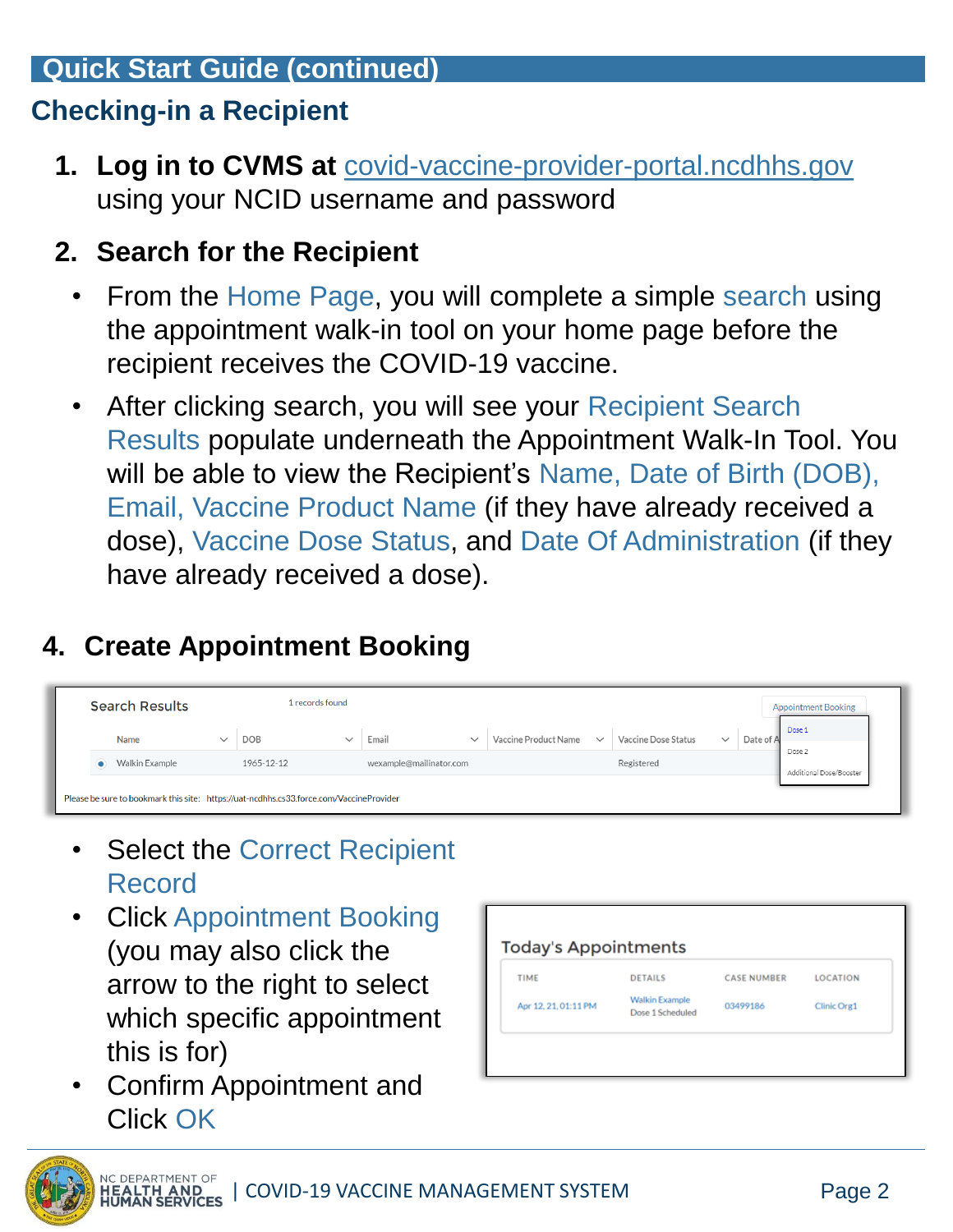## **Quick Start Guide (continued)**

#### **Document Vaccination**

#### **1. Receive Verbal Consent**

- The provider who will administer the COVID-19 vaccine will select the recipient under Today's Appointments on the Home Page, which will begin the Vaccine Administration process.
- Beginning the Vaccine Administration process takes you to the Patient Verification & Screening page. Confirm the recipient's health information.
- On the Vaccine Consent And Medical History page, read the Disclosure Statement to the recipient and receive Verbal Consent. Check the checkbox.
- Before you administer the COVID-19 vaccine, you must also provide the Vaccine Information Sheet Or Emergency Use Authorization (EUA) Fact Sheet and The V-SAFE Information Sheet to the recipient or guardian.

| O                                                                                                                                                                                                                                                                                                                                                                                                                                         |                                            |  |  |  |
|-------------------------------------------------------------------------------------------------------------------------------------------------------------------------------------------------------------------------------------------------------------------------------------------------------------------------------------------------------------------------------------------------------------------------------------------|--------------------------------------------|--|--|--|
| <b>Vaccine Consent and Medical History</b>                                                                                                                                                                                                                                                                                                                                                                                                |                                            |  |  |  |
| <b>Vaccination Consent</b>                                                                                                                                                                                                                                                                                                                                                                                                                | <b>Medical History</b>                     |  |  |  |
| COVID-19 Vaccine Emergency Use Authorization (EUA)                                                                                                                                                                                                                                                                                                                                                                                        | VaccineAdmin Test<br>DOB: Dec 12, 1933     |  |  |  |
| For each COVID-19 vaccine authorized under an Emergency Use Authorization (EUA), the Food and Drug<br>Administration (FDA) requires that vaccine recipients or their caregivers are provided with certain vaccine-<br>specific EUA information to help make an informed decision about vaccination.                                                                                                                                       | Age: 87<br>Gender                          |  |  |  |
| $\Box^*$ Consent: The individual receiving the vaccine or their authorized representative was provided<br>information consistent with the "Fact Sheet for Recipients and Caregivers" and consent was obtained prior<br>to receiving the COVID-19 vaccine. Consent may be verbal, except written consent from a parent or legal<br>guardian is required for a minor to receive a vaccine that is under emergency use authorization for the | Male<br>Race<br>White                      |  |  |  |
| minor's age group.                                                                                                                                                                                                                                                                                                                                                                                                                        | <b>Ethnicity</b><br>Not Hispanic or Latino |  |  |  |